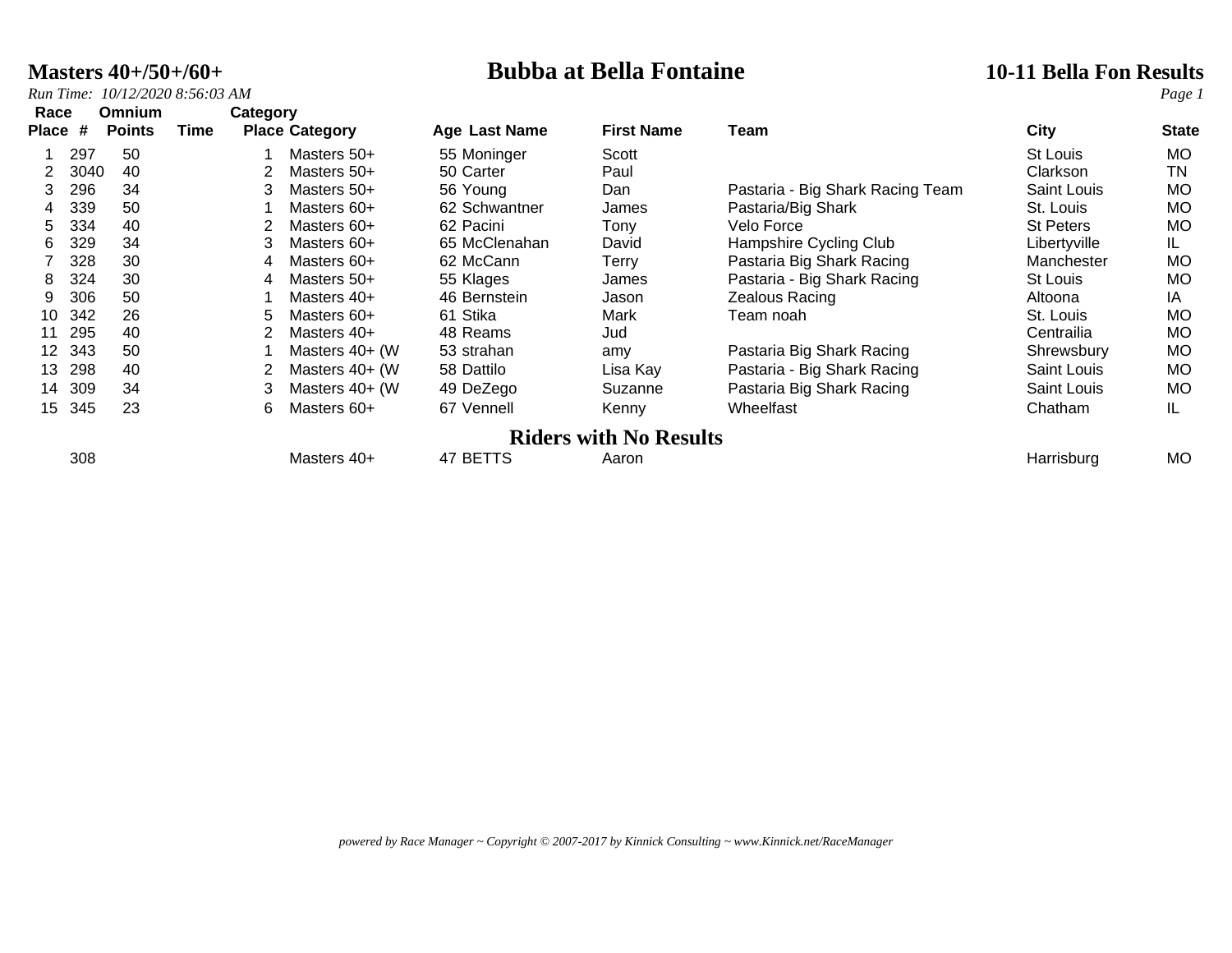### **Singlespeed Bubba at Bella Fontaine 10-11 Bella Fon Results**

|         | Run Time: 10/12/2020 8:56:03 AM |      |                       |               |                   |      |             |              |  |  |  |  |
|---------|---------------------------------|------|-----------------------|---------------|-------------------|------|-------------|--------------|--|--|--|--|
| Race    | <b>Omnium</b>                   |      | Category              |               |                   |      |             | Page 1       |  |  |  |  |
| Place # | <b>Points</b>                   | Time | <b>Place Category</b> | Age Last Name | <b>First Name</b> | Team | City        | <b>State</b> |  |  |  |  |
| 294     | 50                              |      | Singlespeed           | 36 Bible      | Cage              |      | Saint Louis |              |  |  |  |  |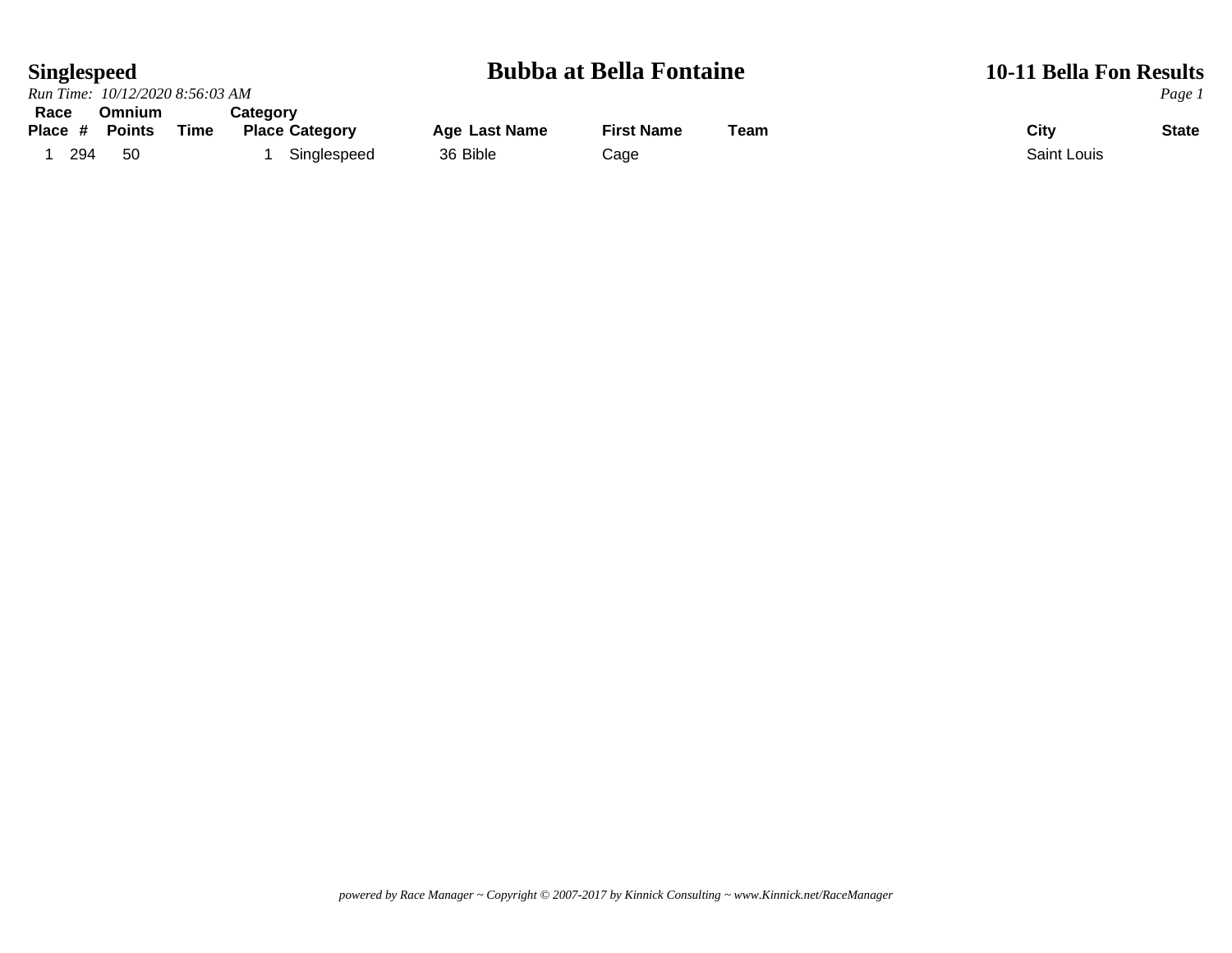# **Juniors**<br> **Bubba at Bella Fontaine 10-11 Bella Fon Results**<br> **Run Time:** 10/12/2020 8:56:03 AM

| Race    |       | Omnium        |      | Category |                       |               |                   |                                        |              |              |
|---------|-------|---------------|------|----------|-----------------------|---------------|-------------------|----------------------------------------|--------------|--------------|
| Place # |       | <b>Points</b> | Time |          | <b>Place Category</b> | Age Last Name | <b>First Name</b> | Team                                   | City         | <b>State</b> |
|         | 291   | -50           |      |          | <b>Juniors</b>        | 12 Johnson    | Rilev             |                                        | Columbia     | <b>MO</b>    |
|         | -317  | 40            |      |          | Juniors               | 15 Istvan     | Jens              |                                        | Saint Louis  | <b>MO</b>    |
|         | 305   | 34            |      |          | Juniors               | 14 Bernstein  | Cooper            | Spin Development Race Team             | Altoona      | ΙA           |
| 4       | 326   | 30            |      |          | Juniors               | 13 Lembke     | Carter            |                                        | Columbia     | <b>MO</b>    |
|         | 5 313 | 26            |      |          | Juniors               | 12 Hagedorn   | Grady             | Bike Surgeon Cycling Team built by the | Edwardsville | IL           |
| 6.      | -312  | -23           |      |          | Juniors               | 14 Hagedorn   | Emily             | Bike Surgeon Cycling Team built by the | Edwardsville | IL           |
|         | 331   | 20            |      |          | Juniors               | 10 Moody      | Aiden             | Move Up Off Road                       | Hartsburg    | МO           |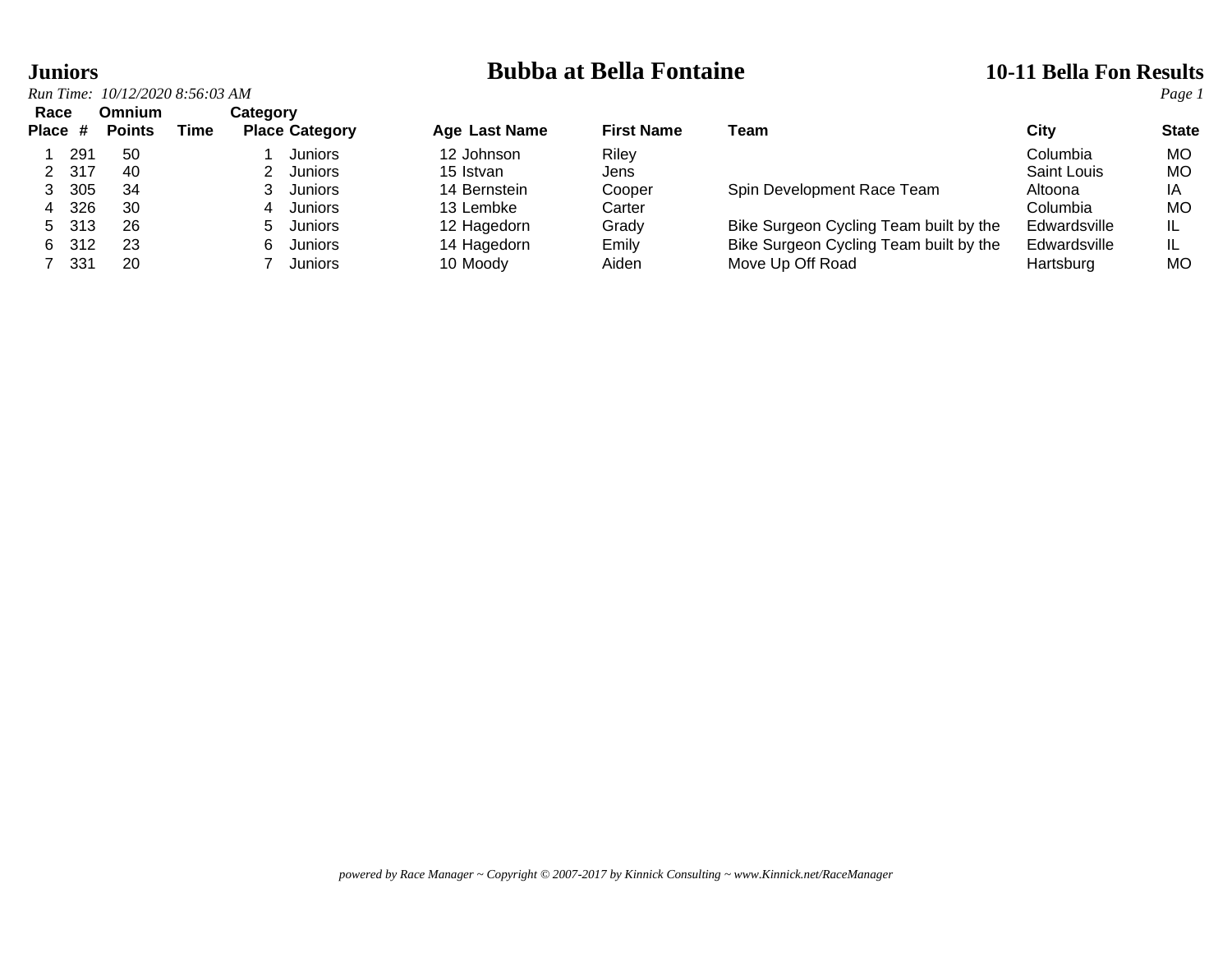### **Virgins Bubba at Bella Fontaine 10-11 Bella Fon Results**<br> *Run Time:* 10/12/2020 8:56:03 AM *Page 1 Run Time:* 10/12/2020 8:56:03 AM **Race Omnium<br>
Place # Points Tim**

| Race    | Omnium        |      | Cateɑorv              |                  |                   |      |          |              |
|---------|---------------|------|-----------------------|------------------|-------------------|------|----------|--------------|
| Place # | <b>Points</b> | Time | <b>Place Category</b> | Age Last Name    | <b>First Name</b> | Team | City     | <b>State</b> |
| 338     |               |      | Virgins               | 21 Schnettgoecke | Nicolette         |      | St Louis | МC           |
| 330     |               |      | Virgins               | 59 Miller        | James             |      | Kirkwood | МC           |
|         |               |      |                       |                  |                   |      |          |              |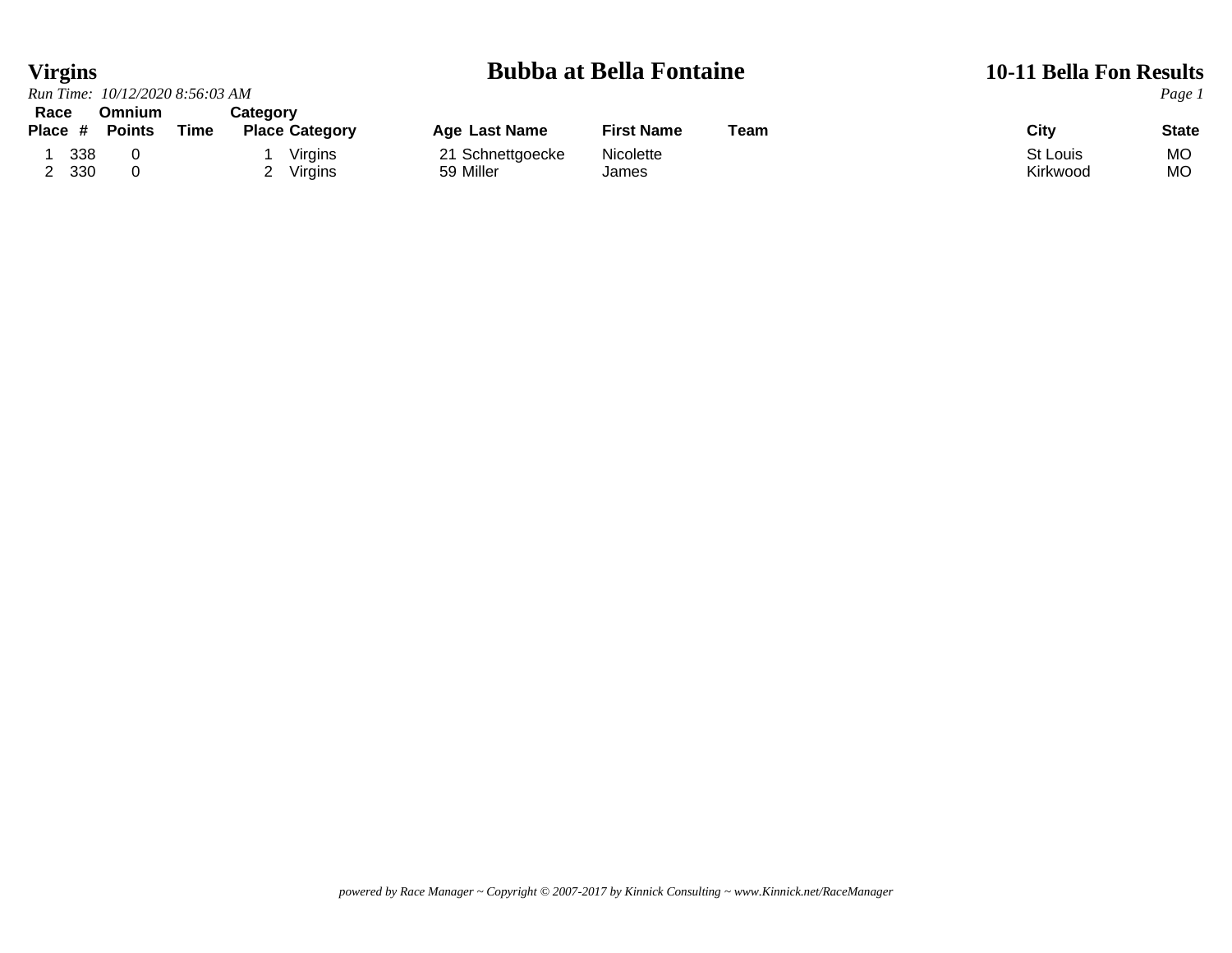|         | <b>Women A</b> |                                 |      |          |                       |               | <b>Bubba at Bella Fontaine</b> | <b>10-11 Bella Fon Results</b> |           |              |
|---------|----------------|---------------------------------|------|----------|-----------------------|---------------|--------------------------------|--------------------------------|-----------|--------------|
|         |                | Run Time: 10/12/2020 8:56:03 AM |      |          |                       |               |                                |                                |           | Page 1       |
| Race    |                | <b>Omnium</b>                   |      | Category |                       |               |                                |                                |           |              |
| Place # |                | <b>Points</b>                   | Time |          | <b>Place Category</b> | Age Last Name | <b>First Name</b>              | Team                           | City      | <b>State</b> |
|         | 340            | -50                             |      |          | Women's A             | 54 Siegel     | Britta                         |                                | St Louis  | МO           |
|         | 303            | -40                             |      |          | Women's A             | 40 Bax        | Carrie                         | Move Up Off Road               | Ashland   | МO           |
|         | 187            | 34                              |      |          | Women's A             | 40 Wilger     | Jamie                          |                                | St. Louis | МO           |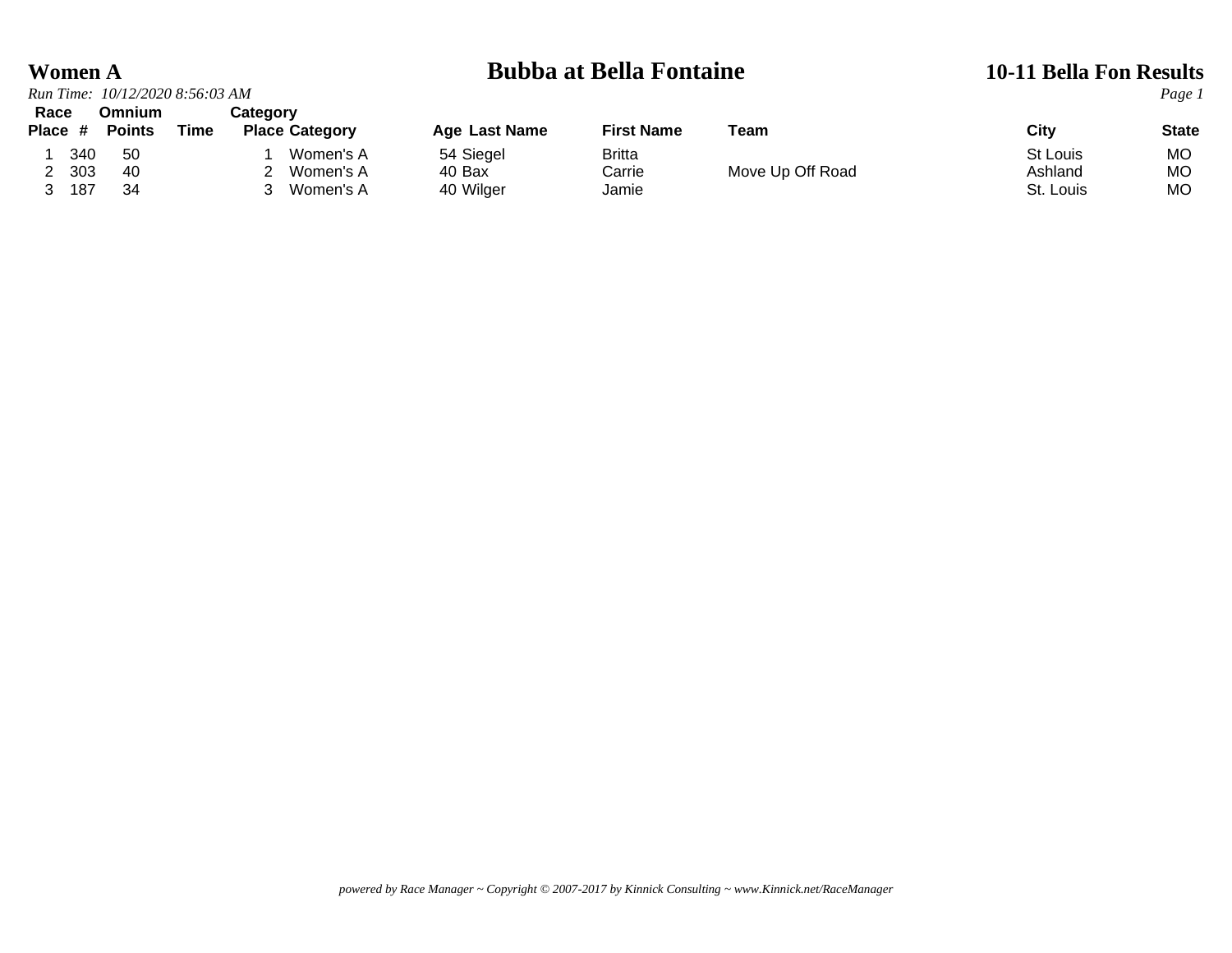| <b>Women B</b>                  | <b>Bubba at Bella Fontaine</b> | <b>10-11 Bella Fon Results</b> |
|---------------------------------|--------------------------------|--------------------------------|
| Run Time: 10/12/2020 8:56:03 AM |                                | Page 1                         |

|                 |         | Run Time: 10/12/2020 8:56:03 AM |      |          |                       |               |                   |                                  |                    | Page 1       |
|-----------------|---------|---------------------------------|------|----------|-----------------------|---------------|-------------------|----------------------------------|--------------------|--------------|
| Race<br>Place # |         | Omnium<br><b>Points</b>         | Time | Category | <b>Place Category</b> | Age Last Name | <b>First Name</b> | Team                             | City               | <b>State</b> |
|                 | 293     | -50                             |      |          | Women's B             | 34 Cooper     | Lory              | Road Crew Coffee Racing          | St. Louis          | MO.          |
|                 | 2 2 9 2 | 40                              |      |          | 2 Women's B           | 53 Bragg      | Stacy             | Pastaria - Big Shark Racing Team | <b>Saint Louis</b> | МO           |
|                 | 265     | -34                             |      |          | 3 Women's B           | 31 Henning    | Christina         |                                  | St. Louis          | МO           |
|                 | 4 307   | 30                              |      |          | 4 Women's B           | 46 Bernstein  | Kerrie            | Zealous Racing                   | Altoona            | ΙA           |
|                 | 5 3470  | 26                              |      |          | 5 Women's B           | 34 Yanchilina | Anastasia         |                                  | St. Louis          | МO           |
|                 | 289     | 23                              |      | 6.       | Women's B             | 26 Seagebruch | Paige             |                                  | <b>Saint Louis</b> | MO.          |

|    | Place # | <b>Points</b> | Time | <b>Place Category</b> | Age Last Name | <b>First Name</b> | Геаm                             | City        | <b>State</b> |
|----|---------|---------------|------|-----------------------|---------------|-------------------|----------------------------------|-------------|--------------|
|    | 293     | 50            |      | Women's B             | 34 Cooper     | Lorv              | Road Crew Coffee Racing          | St. Louis   | MO.          |
|    | 292     | 40            |      | Women's B             | 53 Bragg      | Stacy             | Pastaria - Big Shark Racing Team | Saint Louis | МO           |
|    | 265     | 34            |      | Women's B             | 31 Henning    | Christina         |                                  | St. Louis   | МO           |
|    | 307     | 30            |      | Women's B             | 46 Bernstein  | Kerrie            | Zealous Racing                   | Altoona     | ΙA           |
|    | 5 3470  | -26           |      | Women's B<br>$\sim$   | 34 Yanchilina | Anastasia         |                                  | St. Louis   | МO           |
| 6. | 289     | 23            |      | Women's B             | 26 Seggebruch | Paige             |                                  | Saint Louis | МO           |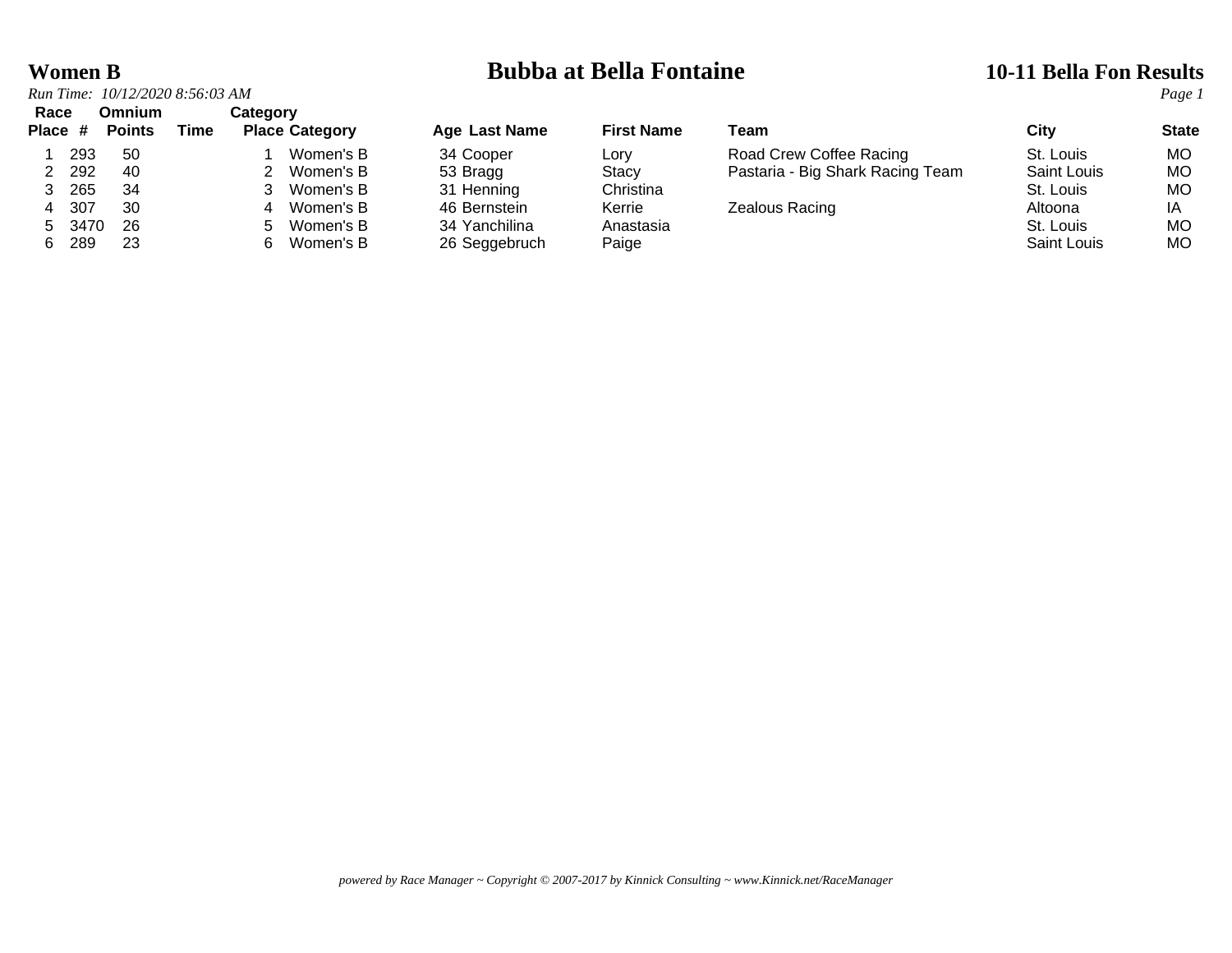# **C Race Bubba at Bella Fontaine 10-11 Bella Fon Results**

| Race           |      | <b>Omnium</b> |      | Category        |                       |                   |                   |                                        |                      |              |
|----------------|------|---------------|------|-----------------|-----------------------|-------------------|-------------------|----------------------------------------|----------------------|--------------|
| <b>Place</b>   | #    | <b>Points</b> | Time |                 | <b>Place Category</b> | Age Last Name     | <b>First Name</b> | Team                                   | City                 | <b>State</b> |
|                | 349  | 50            |      |                 | C Race                | 99 Martin         | Johnny            |                                        | Saint Louis          | MO           |
| 2              | 286  | 40            |      |                 | C Race                | 35 Kemmis         | Michael (Sean)    |                                        | Saint Louis          | <b>MO</b>    |
| 3              | 311  | 34            |      | 3.              | C Race                | 46 Hagedorn       | David             | Bike Surgeon Cycling Team built by the | Edwardsville         | IL.          |
| 4              | 8    | 30            |      | 4               | C Race                | 48 Schellenberger | Kurt              |                                        | Columbia             | MO           |
| 5              | 318  | 26            |      | 5               | C Race                | 48 JOHNSON        | <b>KEITH</b>      | <b>VELO FORCE</b>                      | St. Louis            | MO           |
| 6              | 315  | 23            |      | 6               | C Race                | 52 Martin         | Robert            | Pastaria - Big Shark Racing Team       | Saint Louis          | <b>MO</b>    |
|                | 325  | 20            |      |                 | C Race                | 55 Kusterer       | Robert            | Pastaria - Big Shark Racing Team       | St Louis             | МO           |
| 8              | 277  | 17            |      | 8               | C Race                | 37 Holder         | Jared             |                                        | <b>Nashville</b>     | TN           |
| 9              | 290  | 14            |      | 9               | C Race                | 36 Helvey         | <b>John</b>       |                                        | Saint Louis          | <b>MO</b>    |
| 10             | 58   | 12            |      | 10              | C Race                | 46 Rowold         | David             | Pastaria                               | <b>Saint Charles</b> | МO           |
| 11             | 30   | 10            |      | 11              | C Race                | 46 Collier        | Tom               |                                        | Saint Louis          | <b>MO</b>    |
| 12             | 332  | 9             |      | 12 <sup>°</sup> | C Race                | 32 Mort           | Keefan            |                                        | Overland             | <b>MO</b>    |
| 13             | 3050 | 8             |      | 13              | C Race                | 14 Bernstein      | Cooper            | Spin Development Race Team             | Altoona              | IA           |
| 14             | 341  |               |      | 14              | C Race                | 30 Slavich        | Joe               |                                        | <b>St Louis</b>      | МO           |
| 15             | 336  | 6             |      | 15              | C Race                | 19 Roth           | Joseph            |                                        | St Louis             | <b>MO</b>    |
| 16             | 344  | 5             |      | 16              | C Race                | 58 Sweetin        | Shawn             |                                        | Defiance             | MO           |
| 17             | 321  |               |      | 17              | C Race                | 20 kessler        | Linus             |                                        | Saint Louis          | <b>MO</b>    |
| 18             | 322  | 3             |      | 18              | C Race                | 52 Kessler        | Matt              |                                        | <b>Saint Louis</b>   | <b>MO</b>    |
| 19             | 335  | 2             |      | 19              | C Race                | 21 Roberts        | Jeremy            | <b>SBR Rockr</b>                       | Wildwood             | МO           |
| <b>DNS 347</b> |      |               |      |                 | DNS C Race            | 34 Yanchilina     | Anastasia         |                                        | St. Louis            | МO           |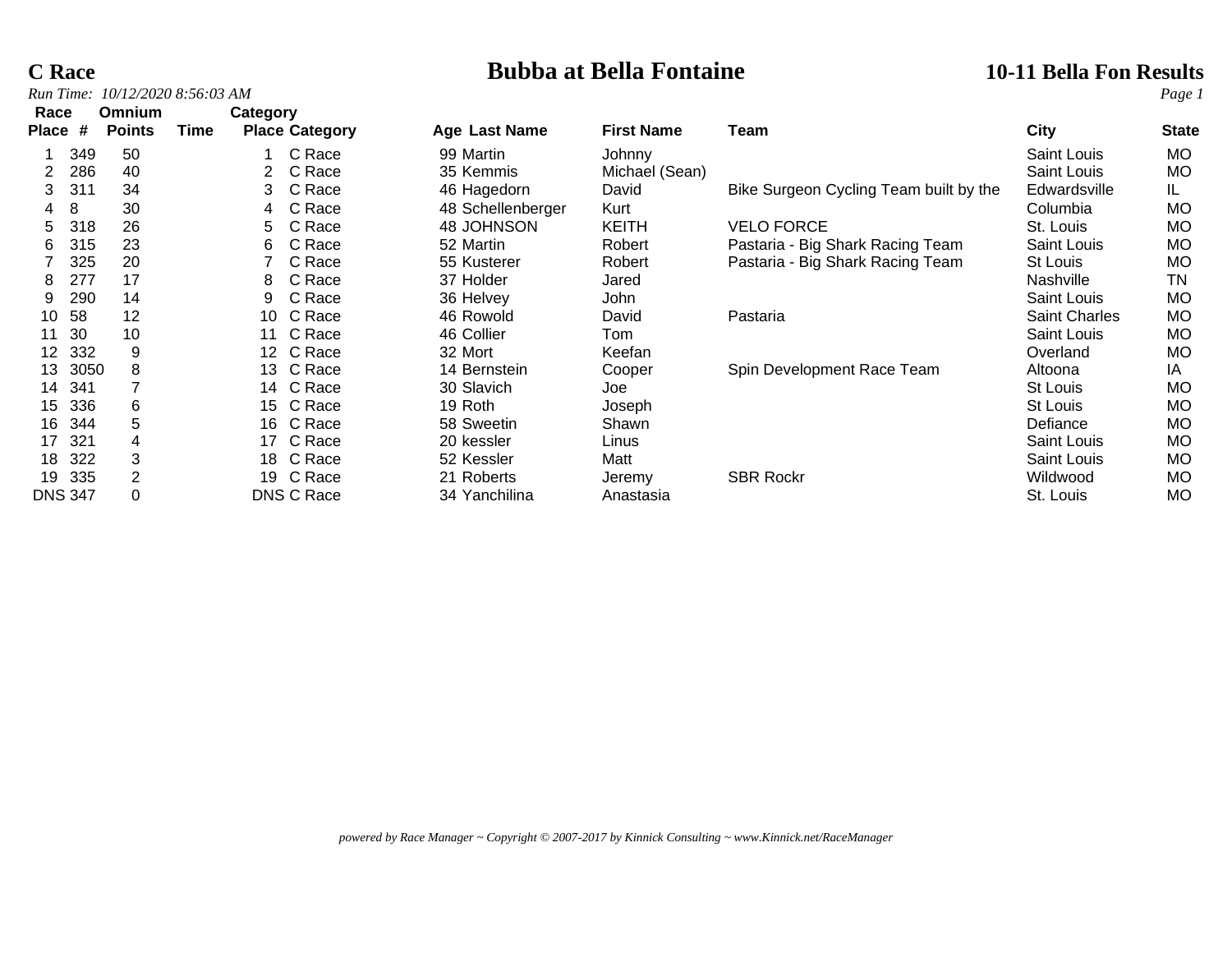# **B Race Bubba at Bella Fontaine 10-11 Bella Fon Results**<br> **Bubba at Bella Fontaine 10-11 Bella Fon Results**

| Race              |               |                       |    |               |                                                   |                   |                                  |                               |              |
|-------------------|---------------|-----------------------|----|---------------|---------------------------------------------------|-------------------|----------------------------------|-------------------------------|--------------|
| <b>Place</b><br># | <b>Points</b> | Time                  |    |               | <b>Age Last Name</b>                              | <b>First Name</b> | Team                             | City                          | <b>State</b> |
|                   | 50            |                       |    | <b>B</b> Race | 50 Carter                                         | Paul              |                                  | Clarkson                      | TN           |
| 288               | 40            |                       |    | <b>B</b> Race | 55 Olson                                          | Greg              |                                  | Saint Louis                   | <b>MO</b>    |
| 285               | 34            |                       | 3  | <b>B</b> Race | 39 Link                                           | Michael           |                                  | Columbia                      | <b>MO</b>    |
| 287               | 30            |                       | 4  | <b>B</b> Race | 41 Beals                                          | Joseph            |                                  | St Louis                      | <b>MO</b>    |
| 346               | 26            |                       | 5. | <b>B</b> Race | 42 Webb                                           | Keith             |                                  | Columbia                      | <b>MO</b>    |
| 13                | 23            |                       | 6. | <b>B</b> Race | 52 Weiss                                          | Michael           | Pastaria - Big Shark Racing Team | Saint Louis                   | <b>MO</b>    |
|                   | 20            |                       |    | <b>B</b> Race | 52 Kessler                                        | Matt              |                                  | <b>Saint Louis</b>            | <b>MO</b>    |
| 337               | 17            |                       | 8  | <b>B</b> Race | 50 Kobush                                         | Travis            |                                  | Martinsburg                   | <b>MO</b>    |
| 351               | 14            |                       | 9  | <b>B</b> Race | 21 Nilsen                                         | Kristian          |                                  | Saint Louis                   | <b>MO</b>    |
| 10 91             | 12            |                       |    |               | 53 Monjauze                                       | Marc              |                                  | University City               | <b>MO</b>    |
| 54                | 10            |                       | 11 | <b>B</b> Race | 56 Dooley                                         | Tim               |                                  | St. Louis                     | <b>MO</b>    |
|                   |               |                       |    |               |                                                   |                   |                                  |                               |              |
| 320               |               |                       |    | <b>B</b> Race | 54 jones                                          | lenny             | The Cannonball-Hub               | St. Louis                     | <b>MO</b>    |
|                   |               | Omnium<br>304<br>3220 |    |               | Category<br><b>Place Category</b><br>B Race<br>10 |                   |                                  | <b>Riders with No Results</b> |              |

*powered by Race Manager ~ Copyright © 2007-2017 by Kinnick Consulting ~ www.Kinnick.net/RaceManager*